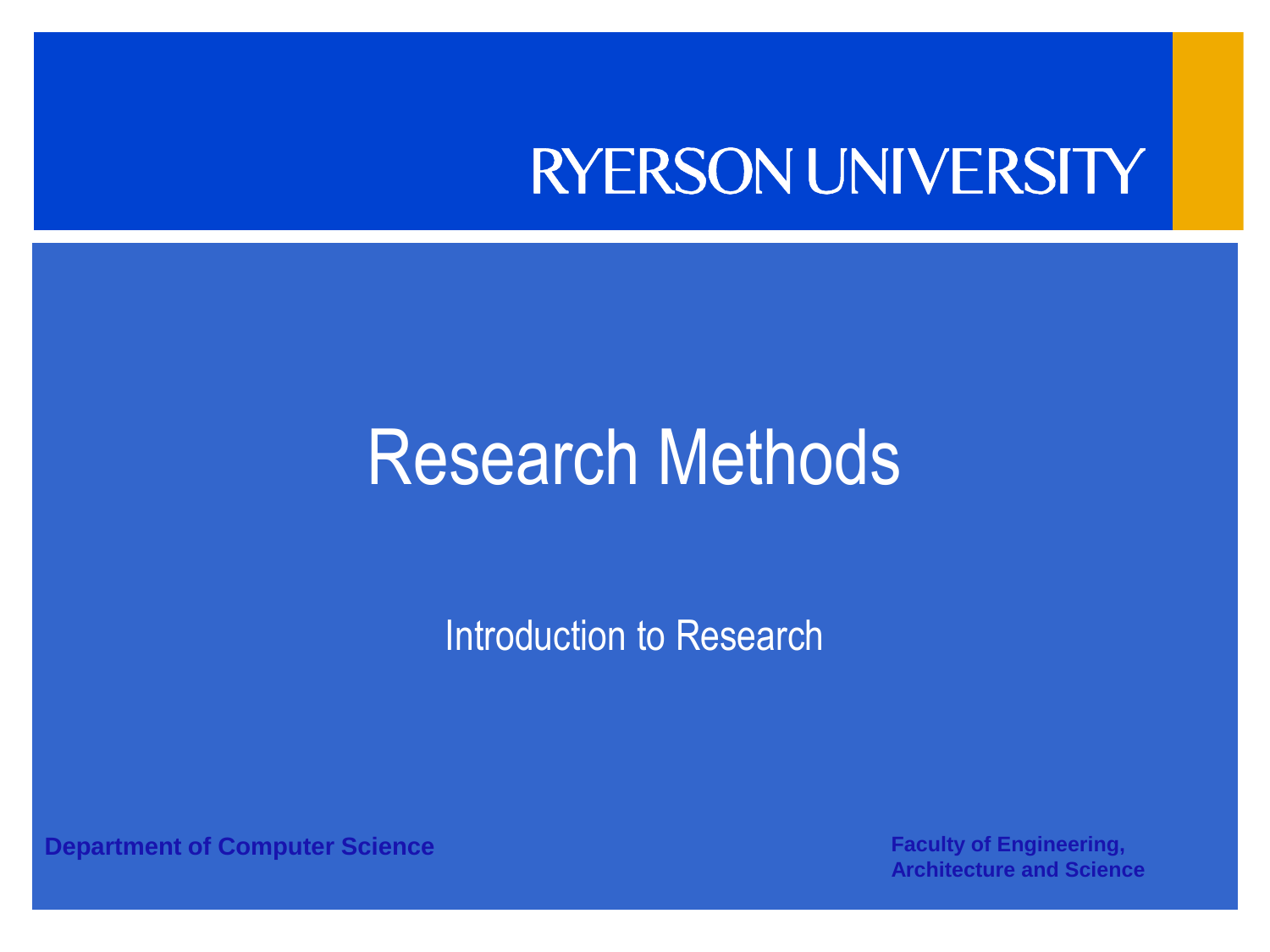#### What is research?

- *Research is a human activity based on intellectual investigation and aimed at discovering, interpreting, and revising human knowledge on different aspects of the world. Research can use the scientific method, but need not do so.*
	- *Wikipedia*

#### Normally based on the "Scientific Method"

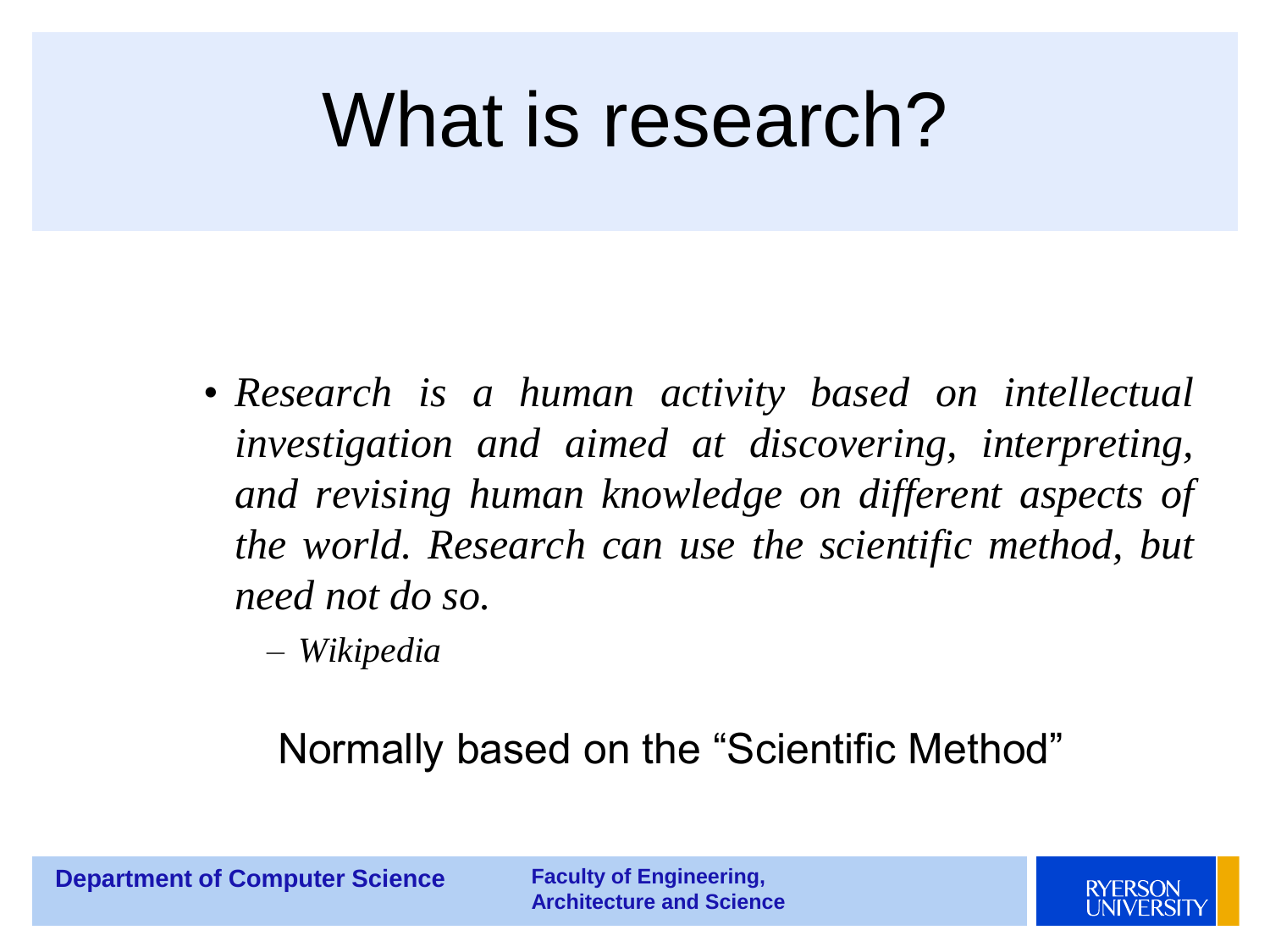#### What is Science

- <sup>1</sup>From Latin
	- scientia, "knowledge"
- Builds and organizes knowledge in the form of testable explanations and predictions about the world we live in.
- Occasionally and interesting and dangerous idea.

1 Wikipedia

**Department of Computer Science Faculty of Engineering,** 

**Architecture and Science** 



Bacon



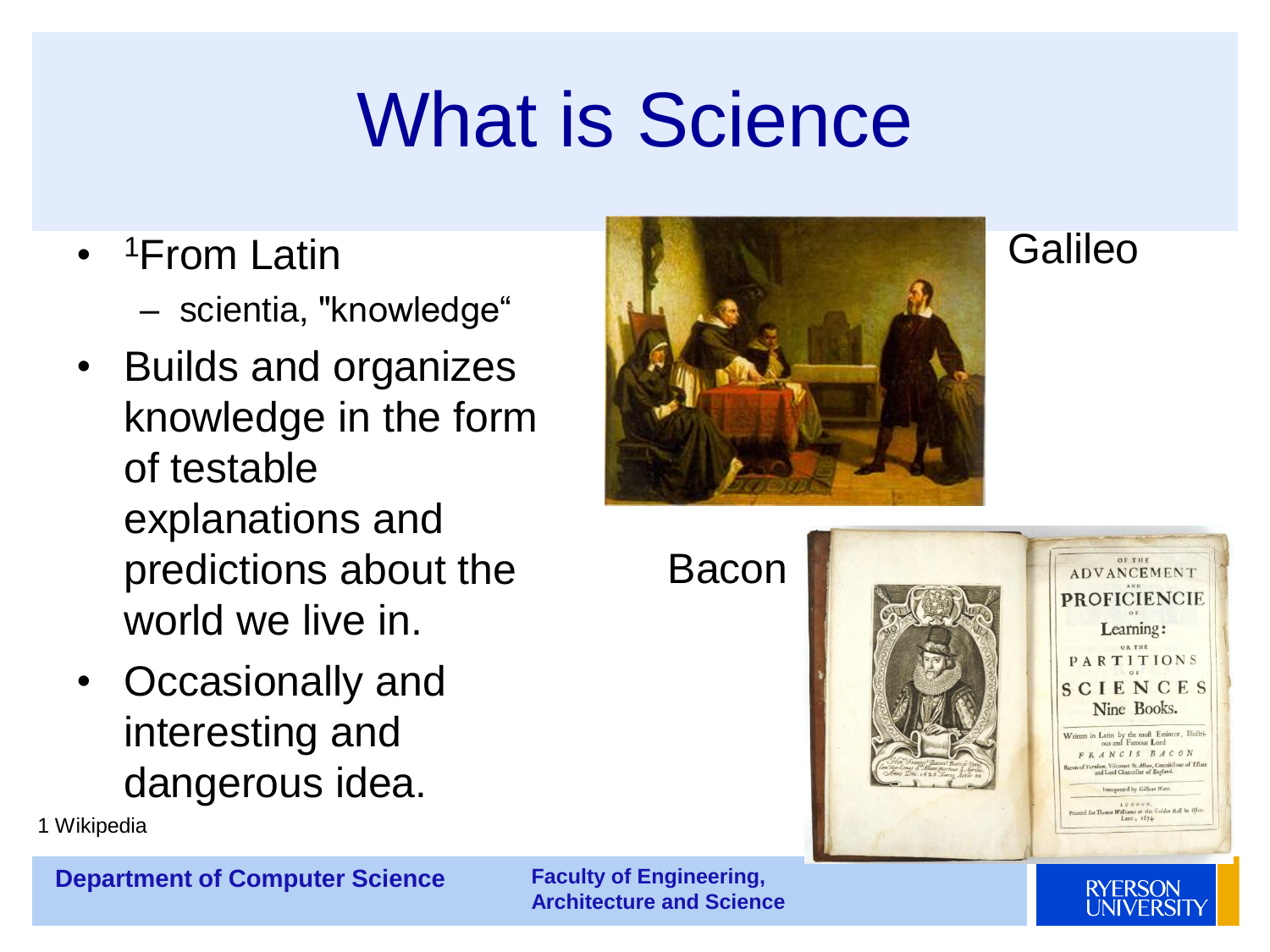### What is the Scientific Method?

- <sup>1</sup> Formulation, testing, and modification of hypotheses
- Systematic
	- observation,
	- measurement, and
	- experiment,



1 Oxford English Dictionary 2 Indiana University

**Department of Computer Science Faculty of Engineering,** 

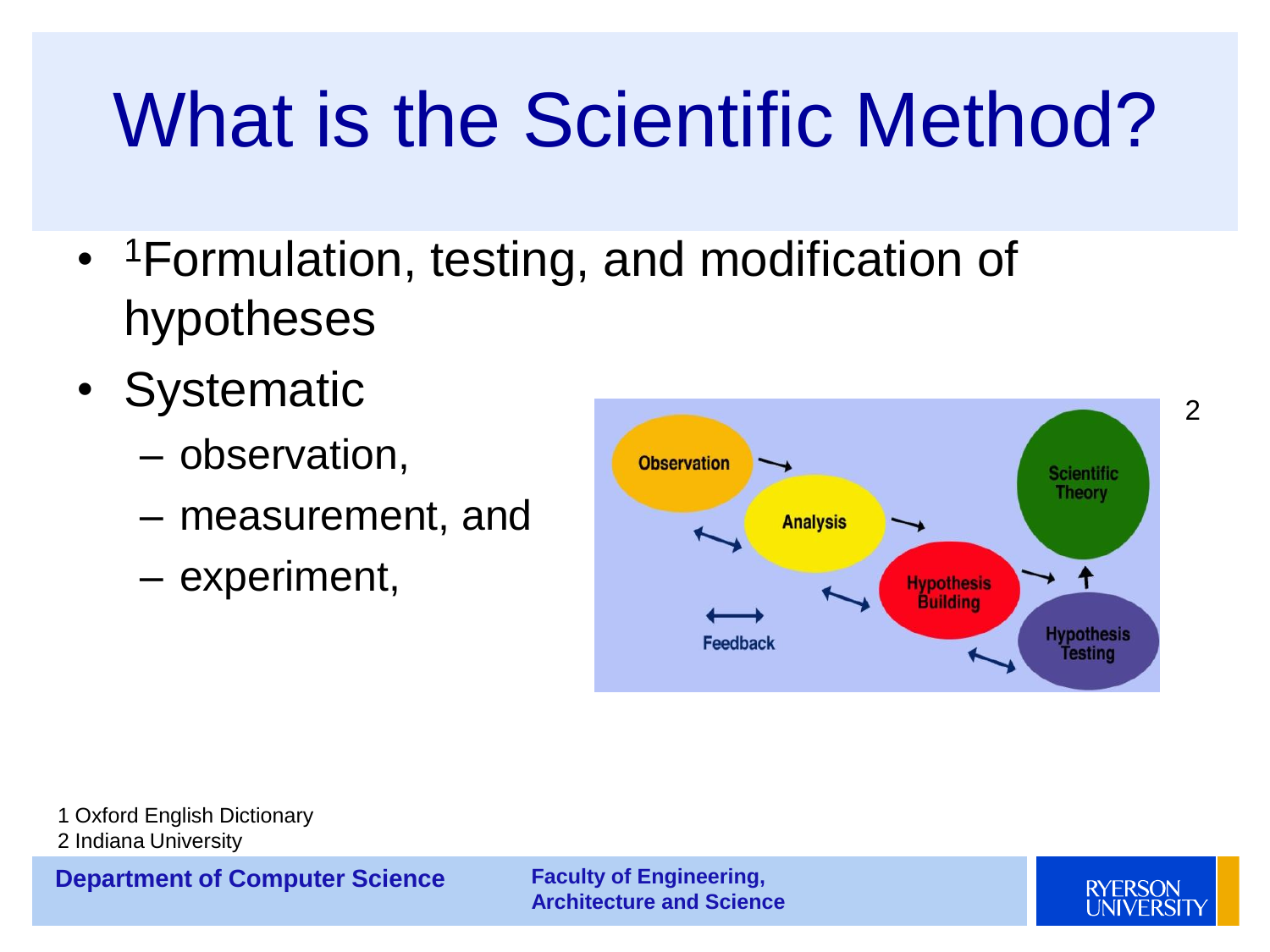#### Research is Destructive

- Science seeks to replace old ideas with measurably better ideas.
- This is not always popular with closed systems.
	- Widget makers (predefined product)
	- Many religions (predefined world)

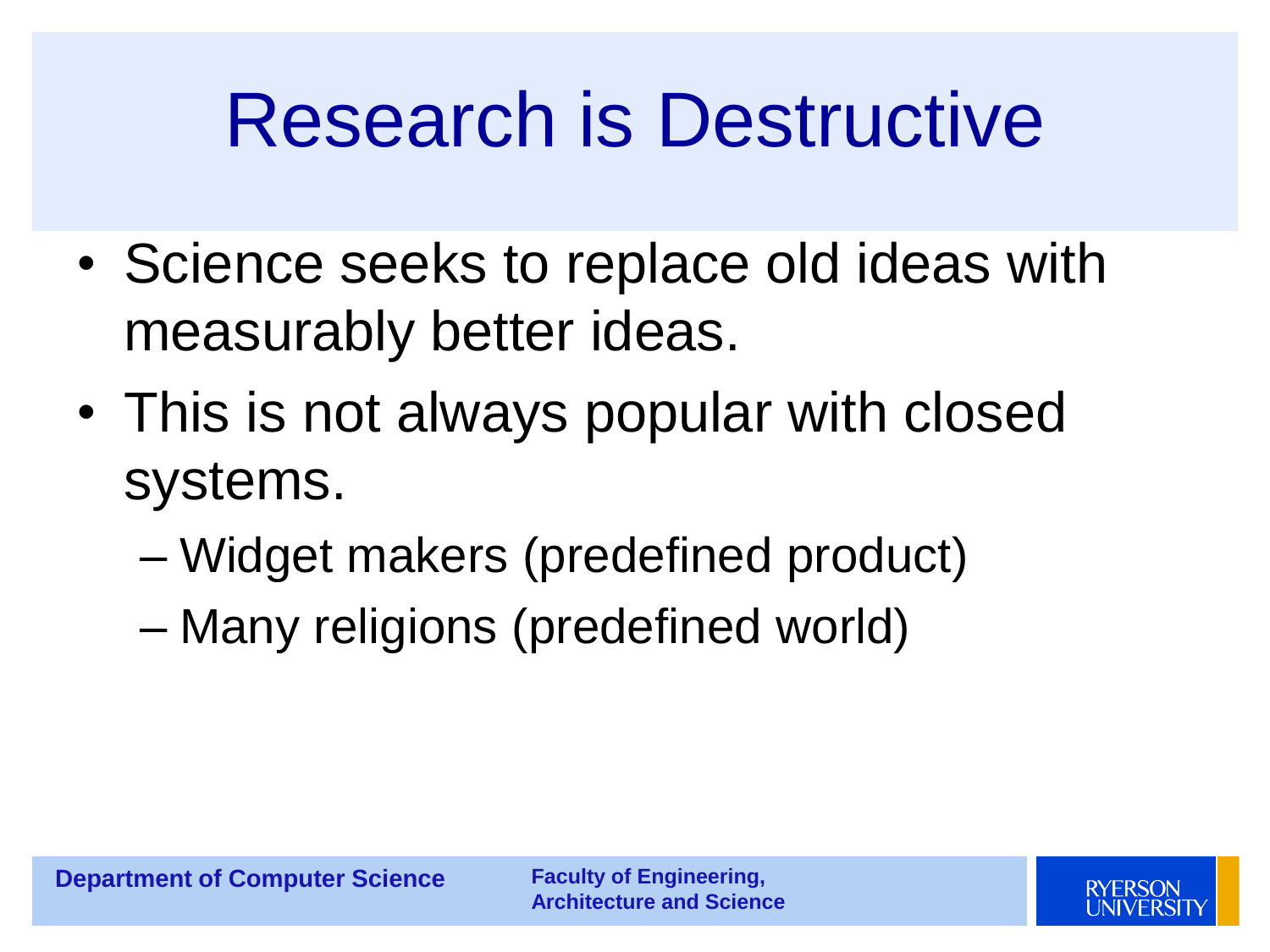#### Things that are not obvious

- Research exposes the world
- Investigate for the purpose of
	- Discovering something new
	- Interpreting something not understood
	- Revising something wrong or incomplete



**Department of Computer Science Faculty of Engineering,** 

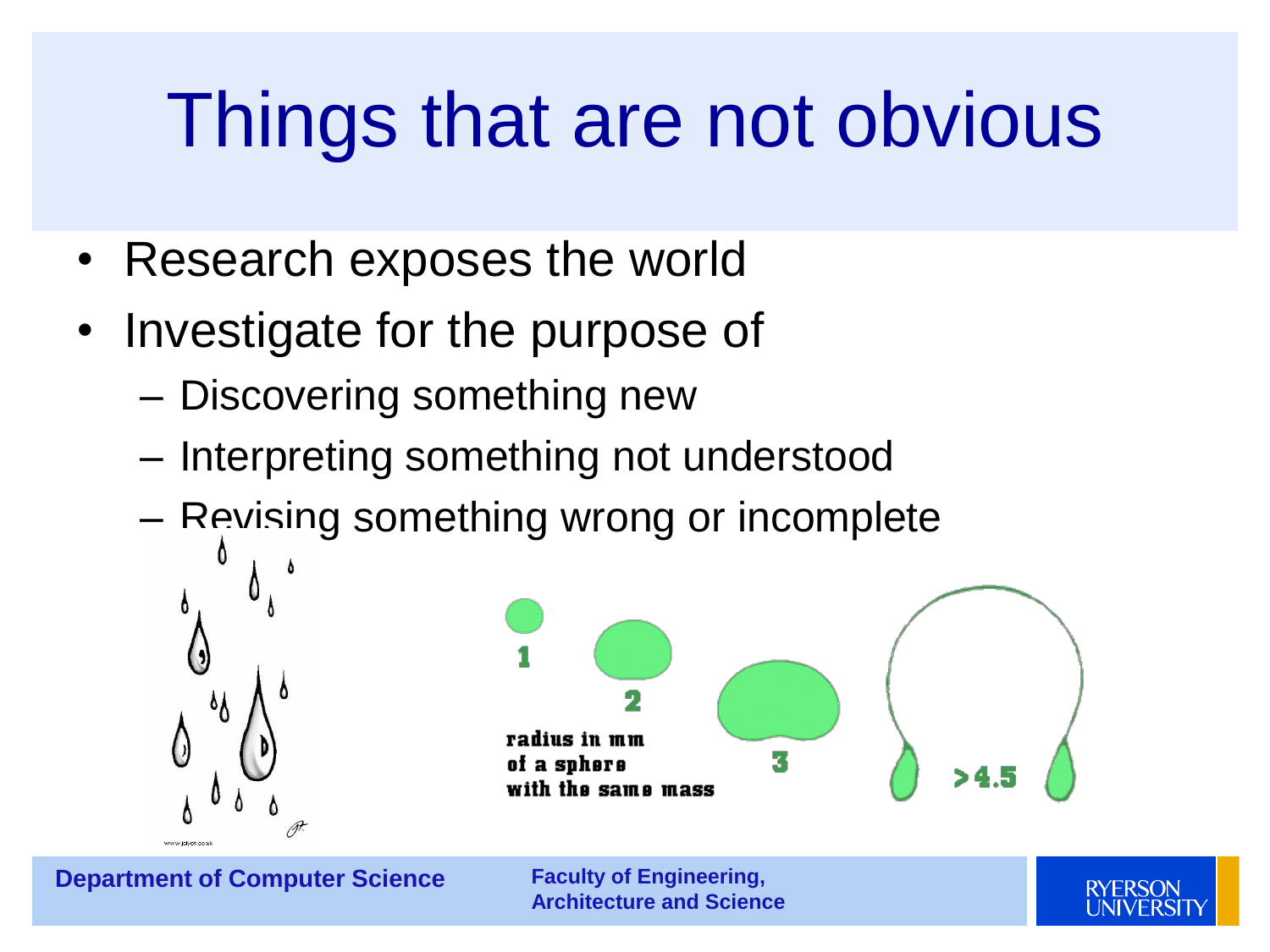#### What is Computer Science Research?

• *A human activity based on the intellectual investigation of aspects of the world related to the discipline of Computer Science for the purpose of discovering new knowledge, interpreting existing knowledge or revising erroneous or incomplete knowledge.*





**Department of Computer Science Faculty of Engineering,** 

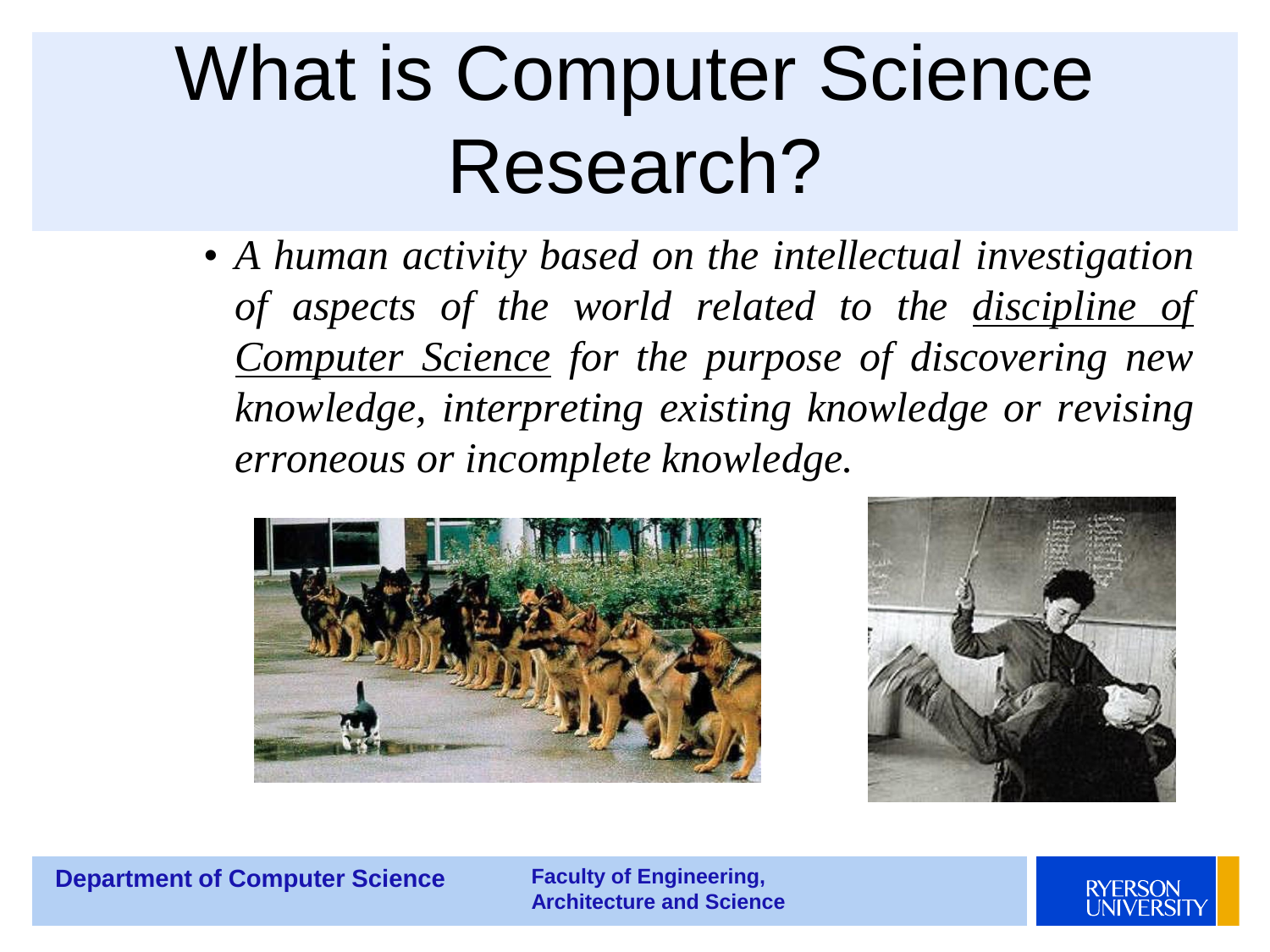## What is Computer Science?

- The systematic study of computing systems and computation. The body of knowledge resulting from this discipline contains theories for understanding
	- computing systems and methods;
	- design methodology,
	- algorithms, and tools;
	- methods for the testing of concepts;
	- methods of analysis and verification; and
	- knowledge representation and implementation.

#### This is broad enough to offend no one!

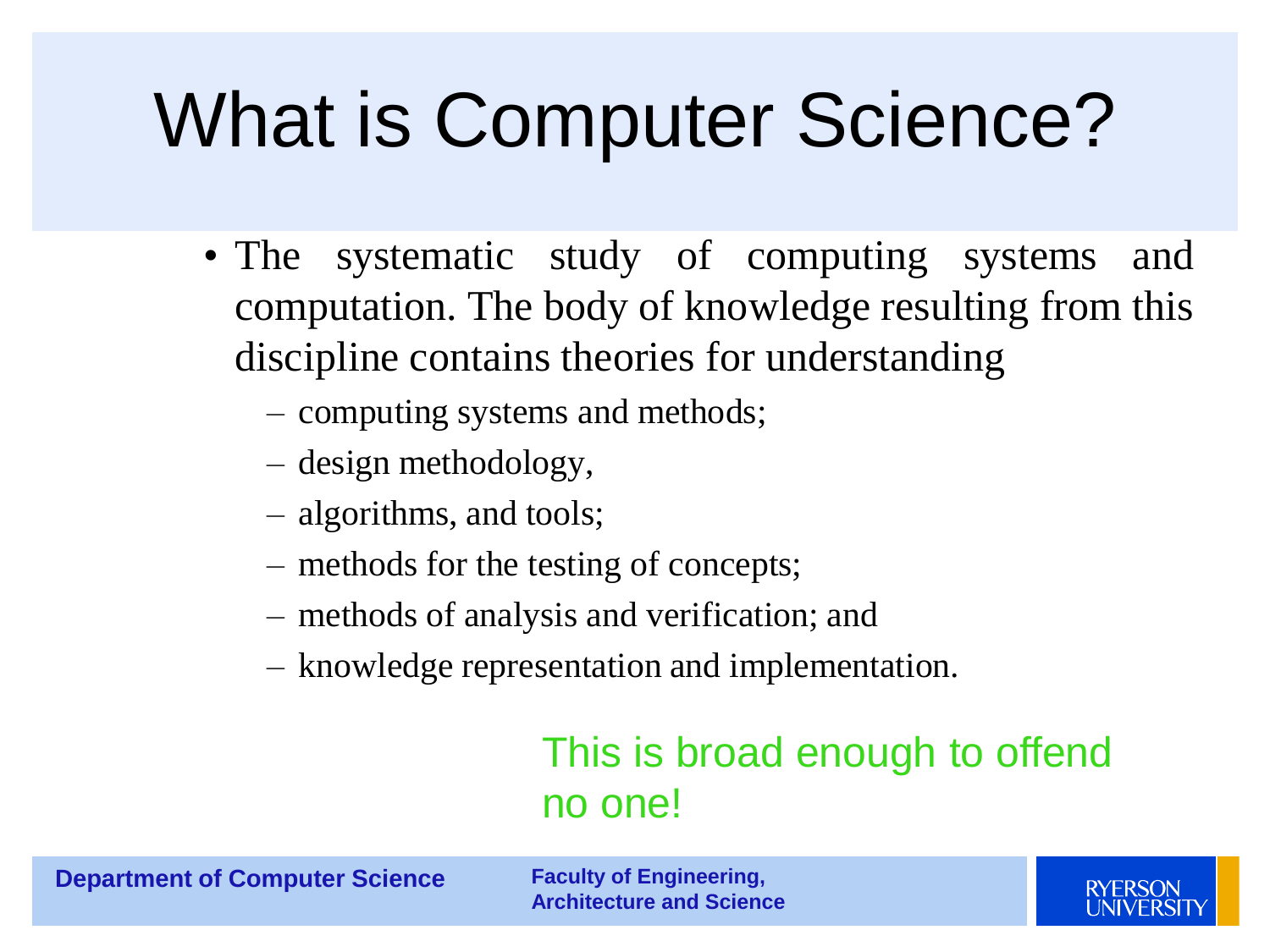### Is Computer Science a Science?

- Yes but we sometimes go astray
- Sample of 400 computer science papers published before 1995<sup>1</sup>
	- 50% of those proposing models or hypotheses did not test them.
		- In other fields of science the fraction of papers with untested hypotheses was about 10%.
- Caution:
	- Our failure to test more allowed many unsound ideas to be tried in practice and lowered the credibility of our field as a science.



1 . Tichy, W. Should computer scientists experiment more. IEEE Computer(May 1998), 32–40.

**Department of Computer Science Faculty of Engineering,** 

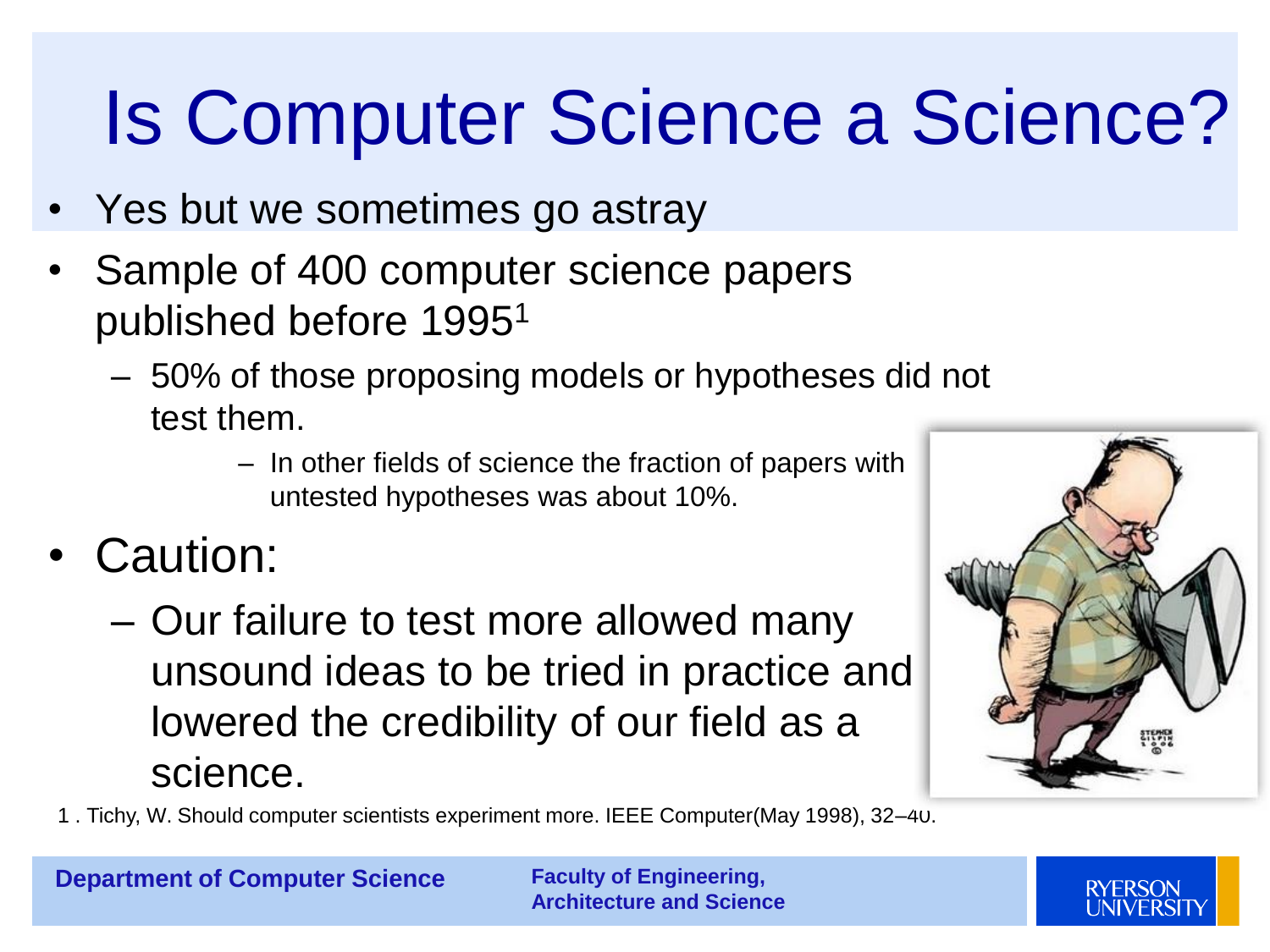#### The processes of research

- not an "exact science"
- can be very messy
	- many important discoveries are made in very unscientific, even improbable ways.
- formal treatment of research
	- prepares you for a result when and if it appears.
		- Be ready to observe the unexpected and unwelcome

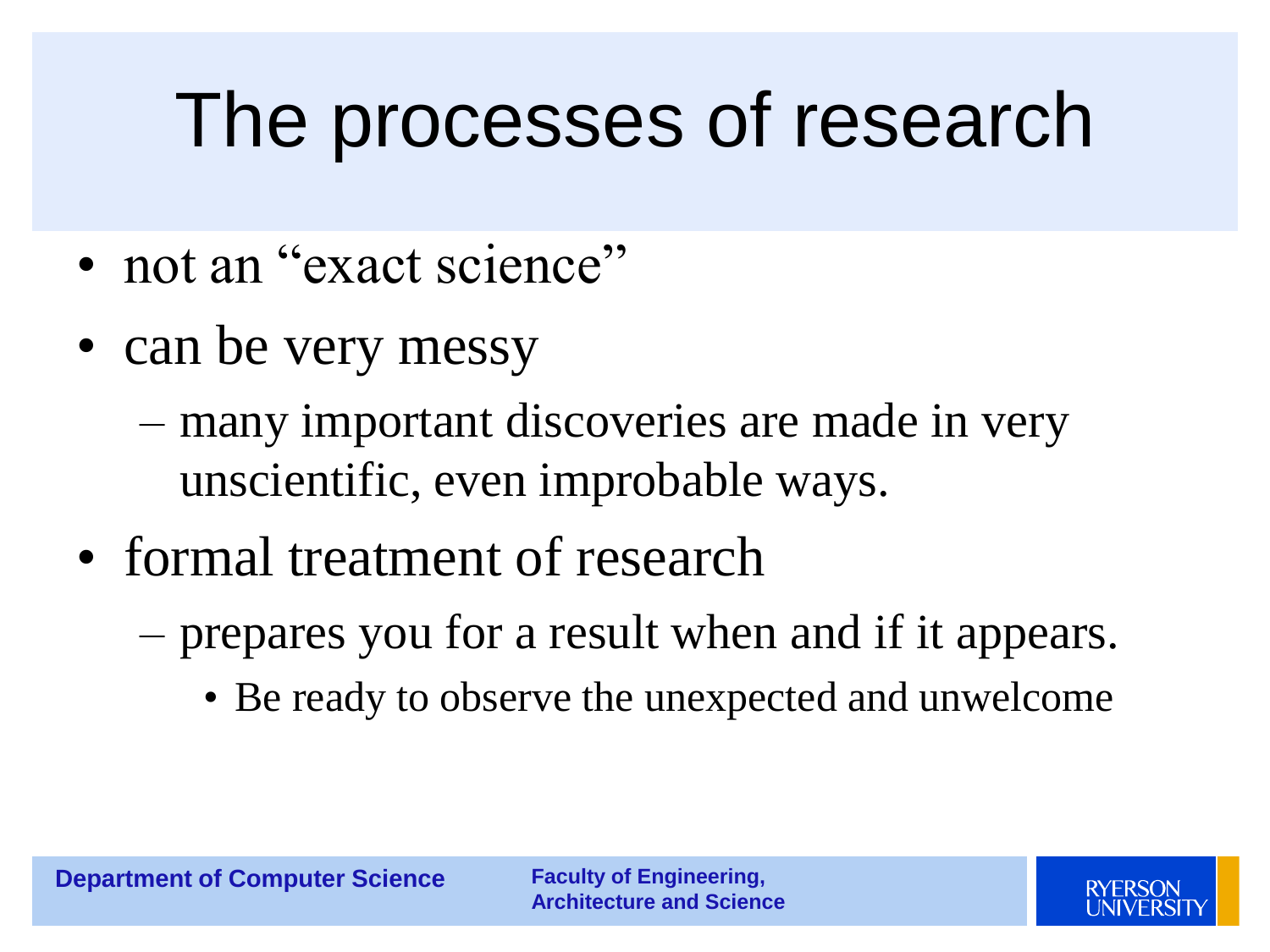## The Serendipity Effect

- Serendipity is the effect of discovering something really interesting, whilst looking for something else entirely<sup>1</sup>.
	- A completely unintended but fortunate discovery.
	- X-rays, silly putty and Uranus were all chance discoveries.

1: From "Serendipity on the Web" http://www.scienceforseo.com/search-engines/serendipity-on-the-web/

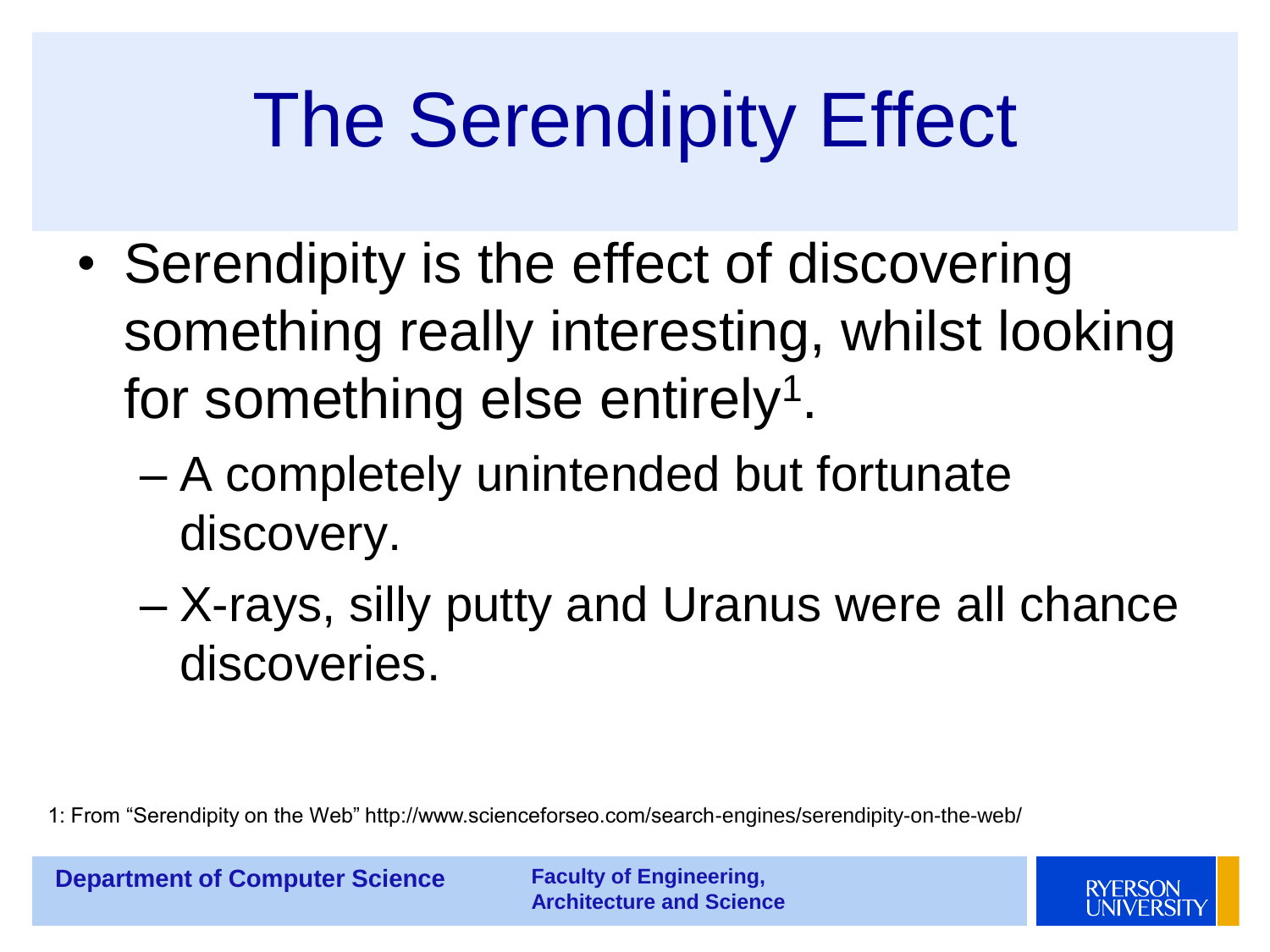#### "Chance favors the prepared mind" Louis Pasteur

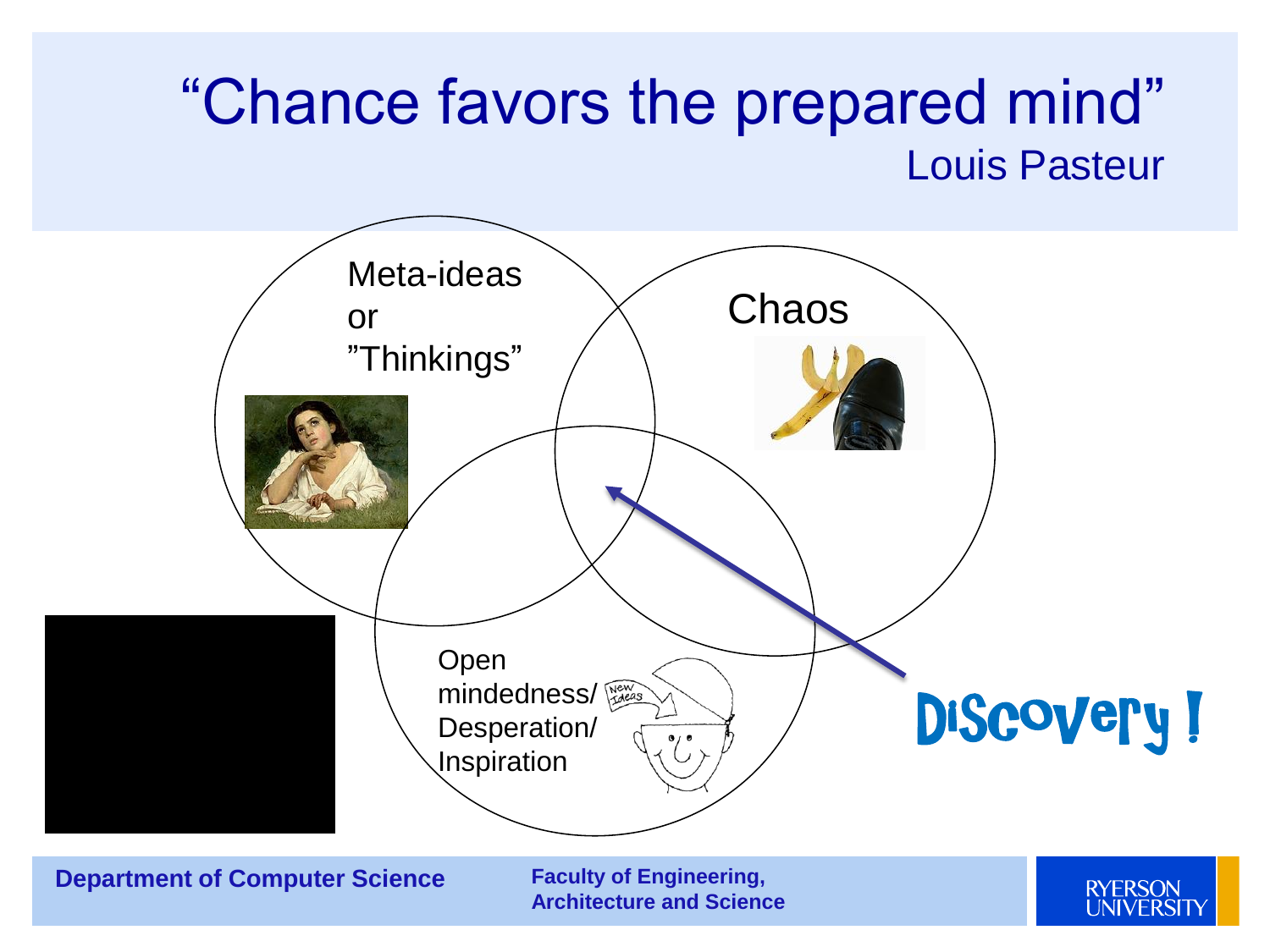#### Anecdote: Prussian Blue

- The first modern, artificially manufactured colour was Prussian blue.
- Discovered by accident by the colour maker Diesbach of Berlin in about 1704.
- Diesbach accidentally formed the blue pigment when experimenting with the oxidation of iron.
- They were looking for a shade of red



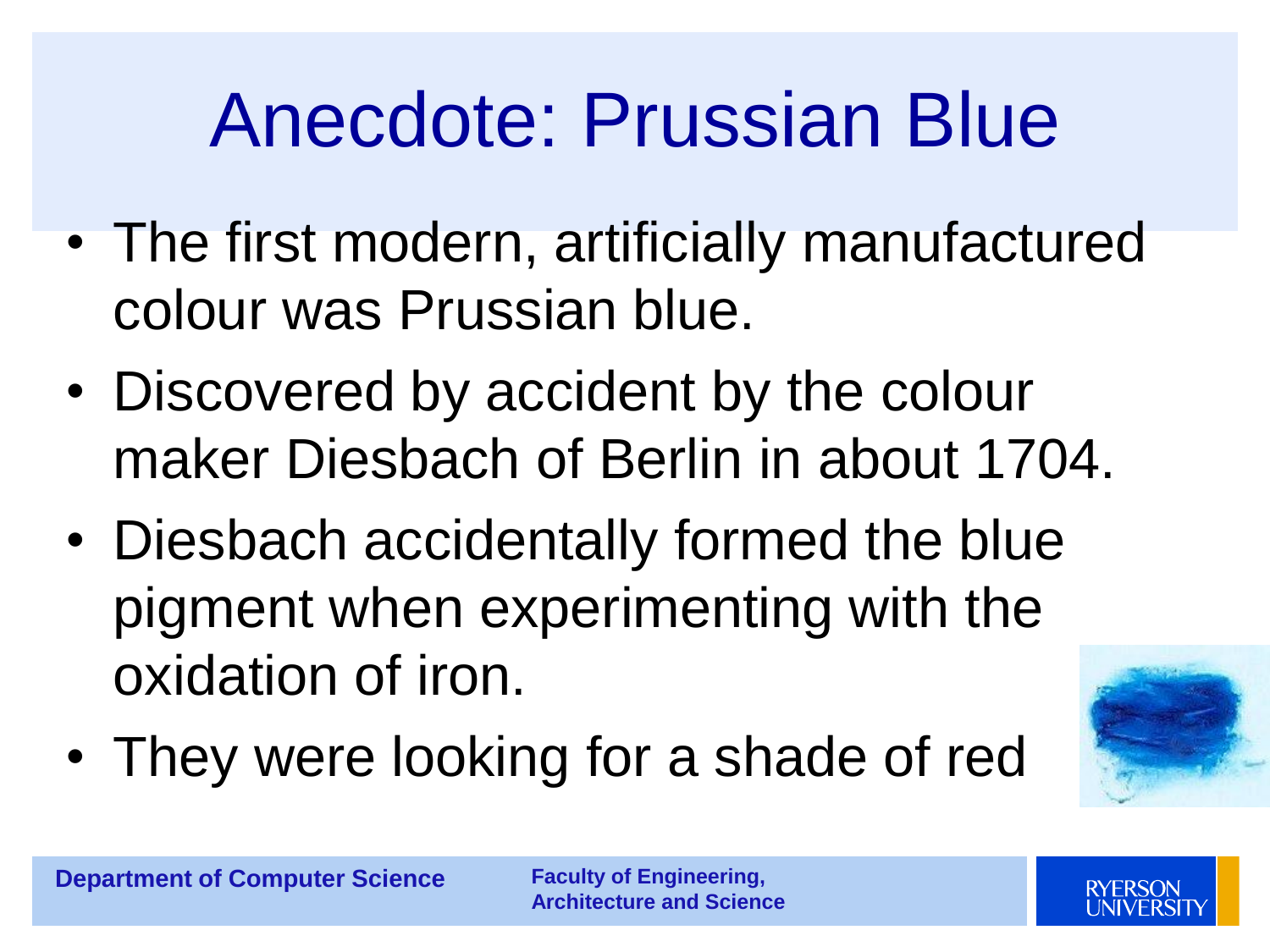#### The Research Question

- A question that guides your research
- Characteristics
	- State the main concepts
	- Is neutral (debateable)
	- Clear and specific
- The question should
	- Define the research
	- Guide your inquiries
	- Frame your arguments
	- Be likely to produce your "contributions"

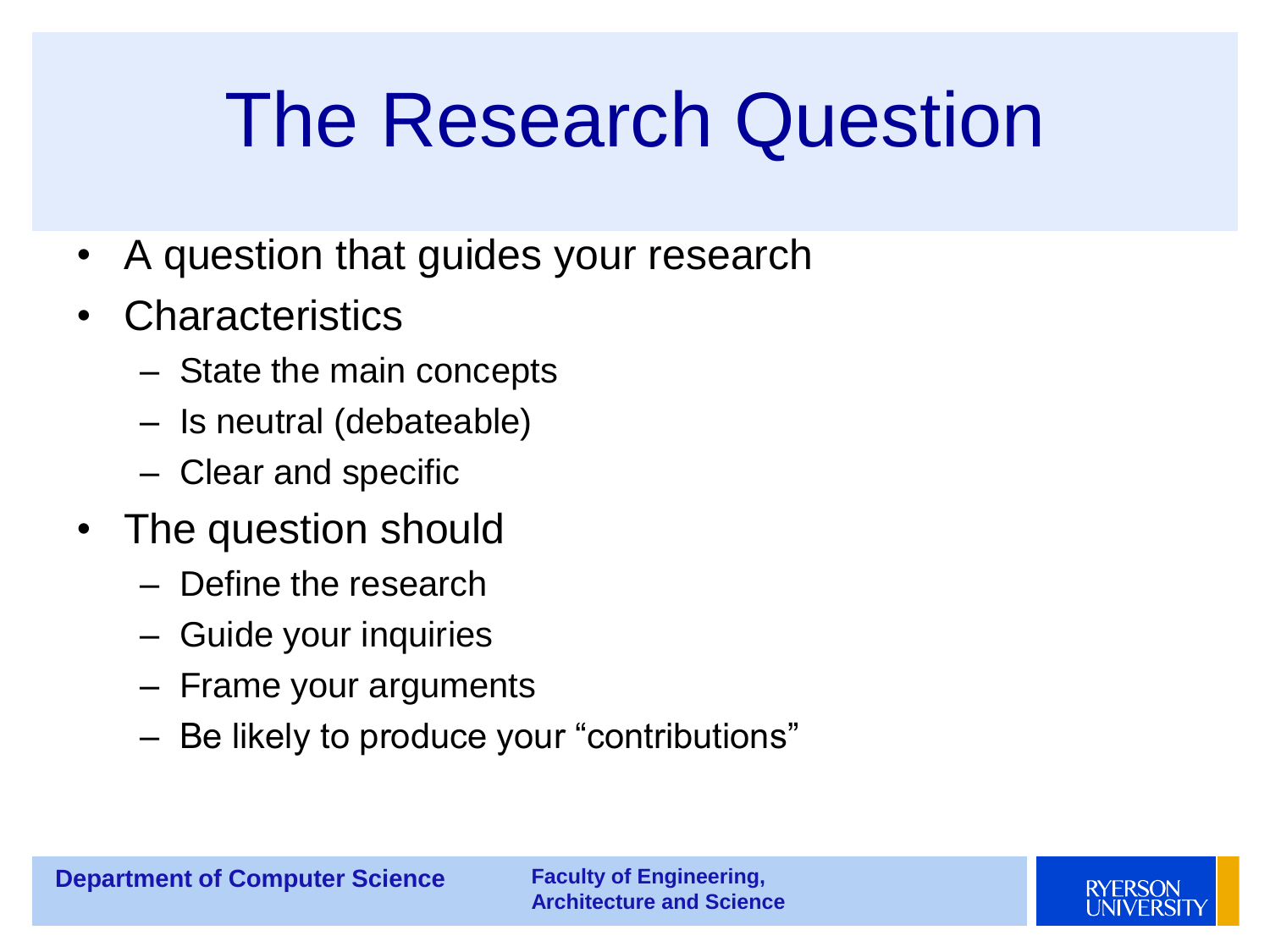# Thinking about the question

- What is the problem you are attempting to address?
- What is the unsolved problem that your research will attempt to resolve?
	- What?
	- Why?
	- Where?
	- When?
	- Who?
	- How?

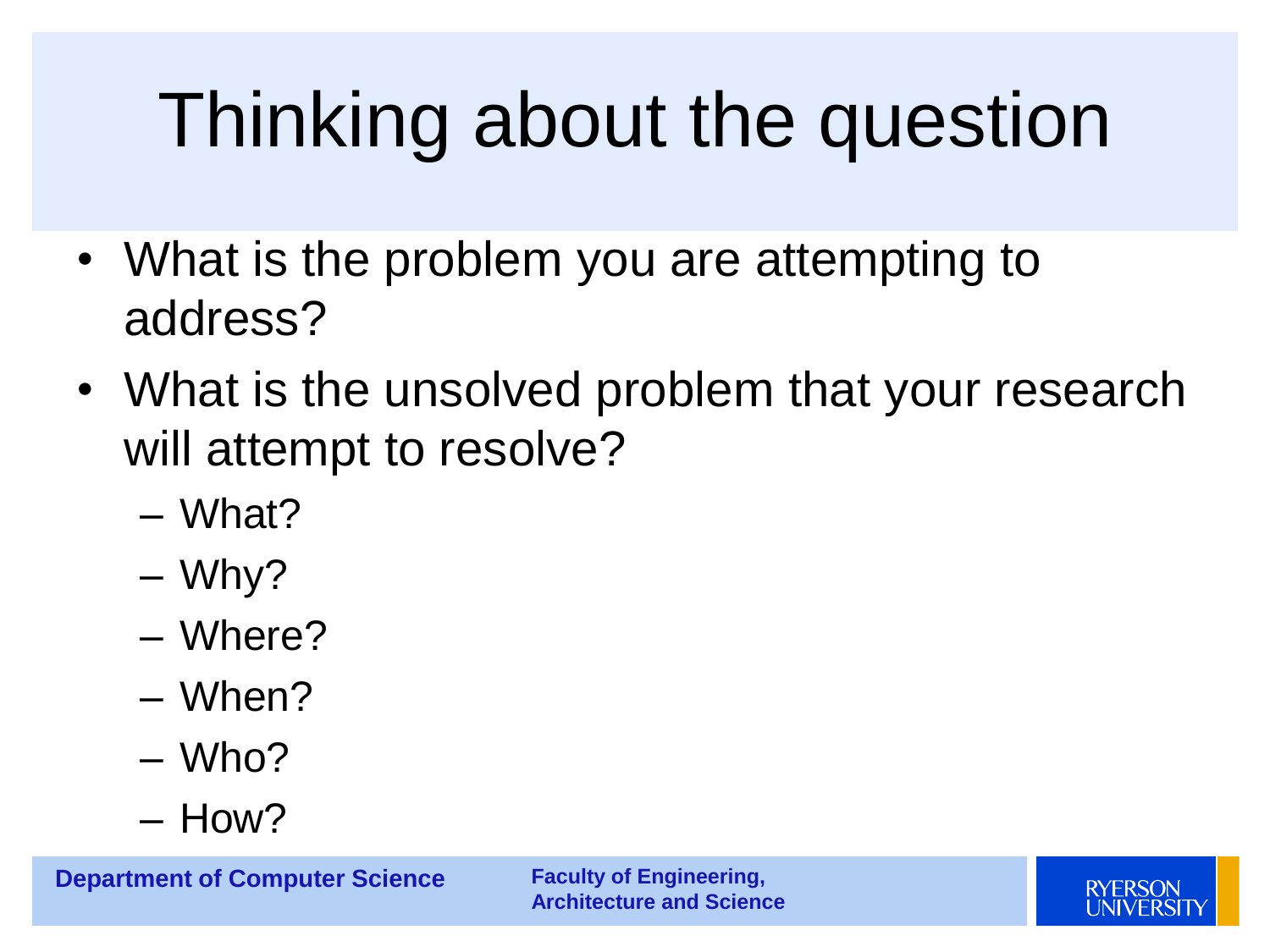### Is the Question Reasonable?

- What is the context of the question?
- Is the question significant?
- What is everyone else doing?
- Is there a point of attack on the problem?
- Do I like the question?
	- Am I curious about it enough to pursue it?
- Can it be done in the length of time I am willing to spend on it?

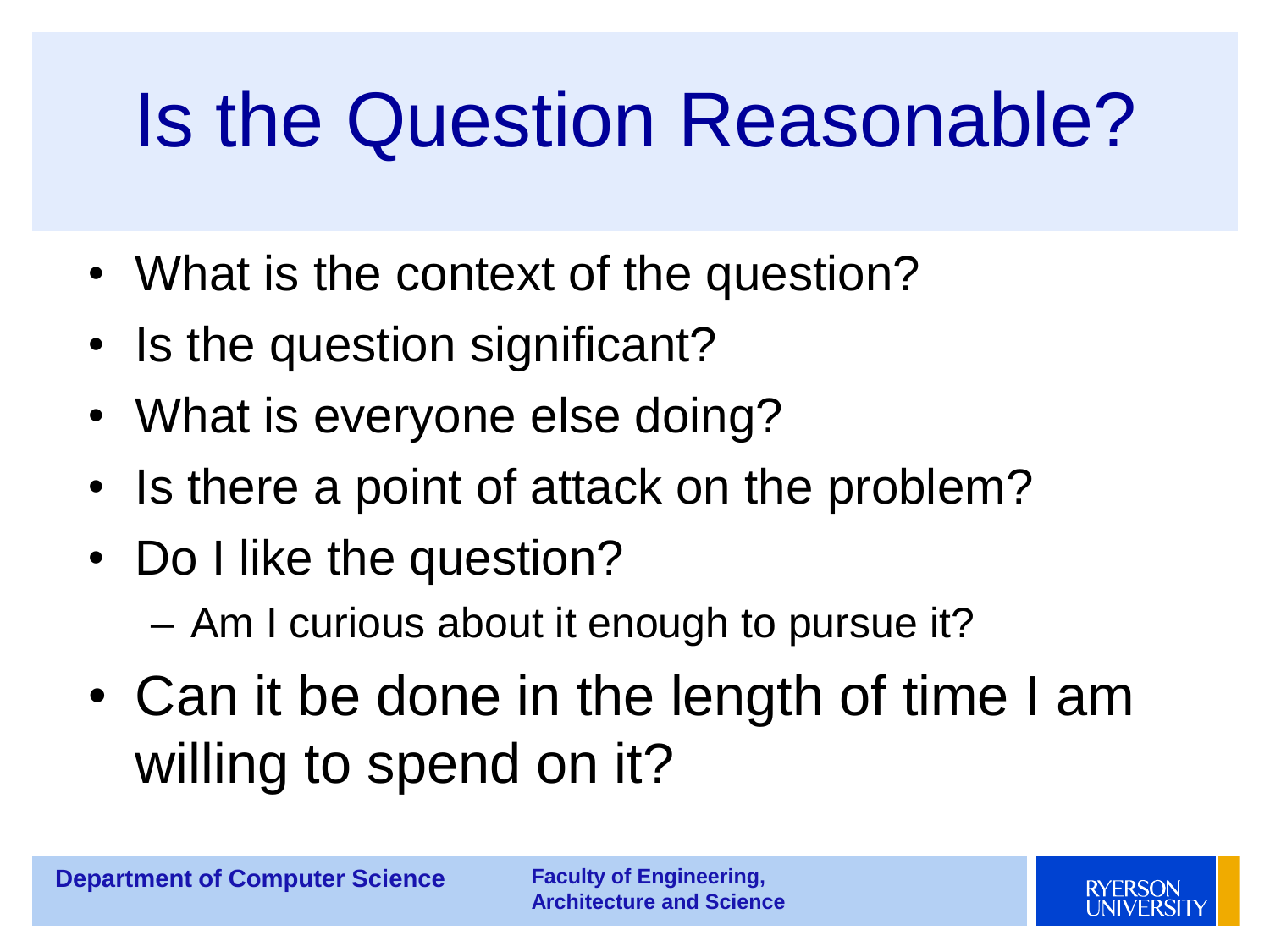#### Example Proto-Questions

- Is there an algorithm that can solve X?
	- Can something be done at all?
- How can this X be improved...?
	- Can something be made better?
- Why does X work?
	- Why does this give the right answer?
- What is the explanation for the phenomenon demonstrated by X?
	- What are the theoretical underpinnings of this
- Can we apply the technique of Y to X to get Z?
	- Can we nail a number of things together and get something new?

**Department of Computer Science Faculty of Engineering,** 

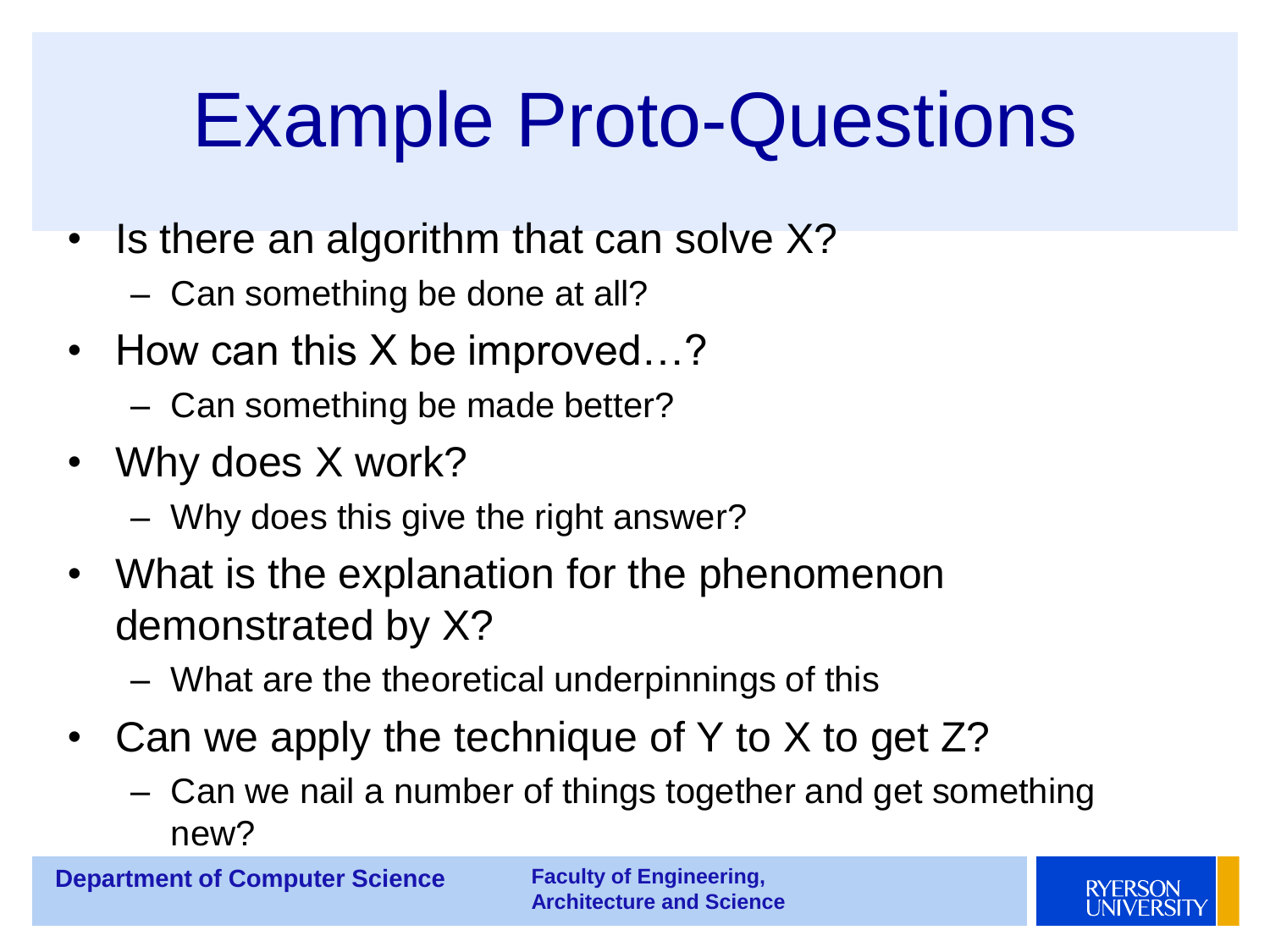## State a goal

- This is a description of the prize!
- Answers the "nature" of the answer to your research question
- does not actually answer the question.
- This statement will let you know when you are done.

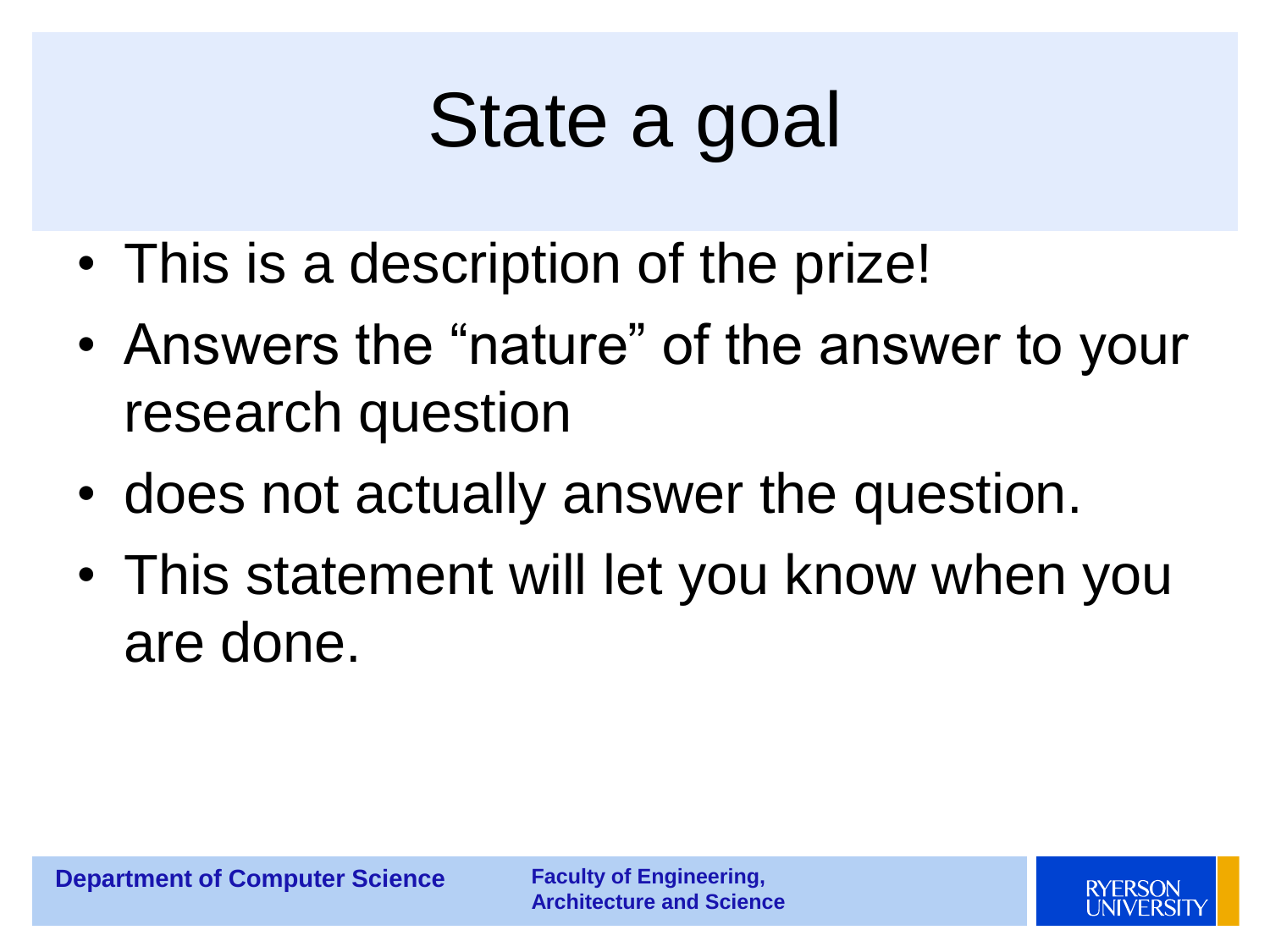#### Form a plan

- A research plan normally contains
	- Review of how others have addressed it.
		- Sometimes called a *literature review*.
	- Reasoning as to why the question is significant.
	- The methods you intend to apply to the problem.
		- Called the "approach"
	- The resources you will need.
	- The Timetable you intend to follow.
	- The Milestones you will reach.

#### This is often also a Grant Application

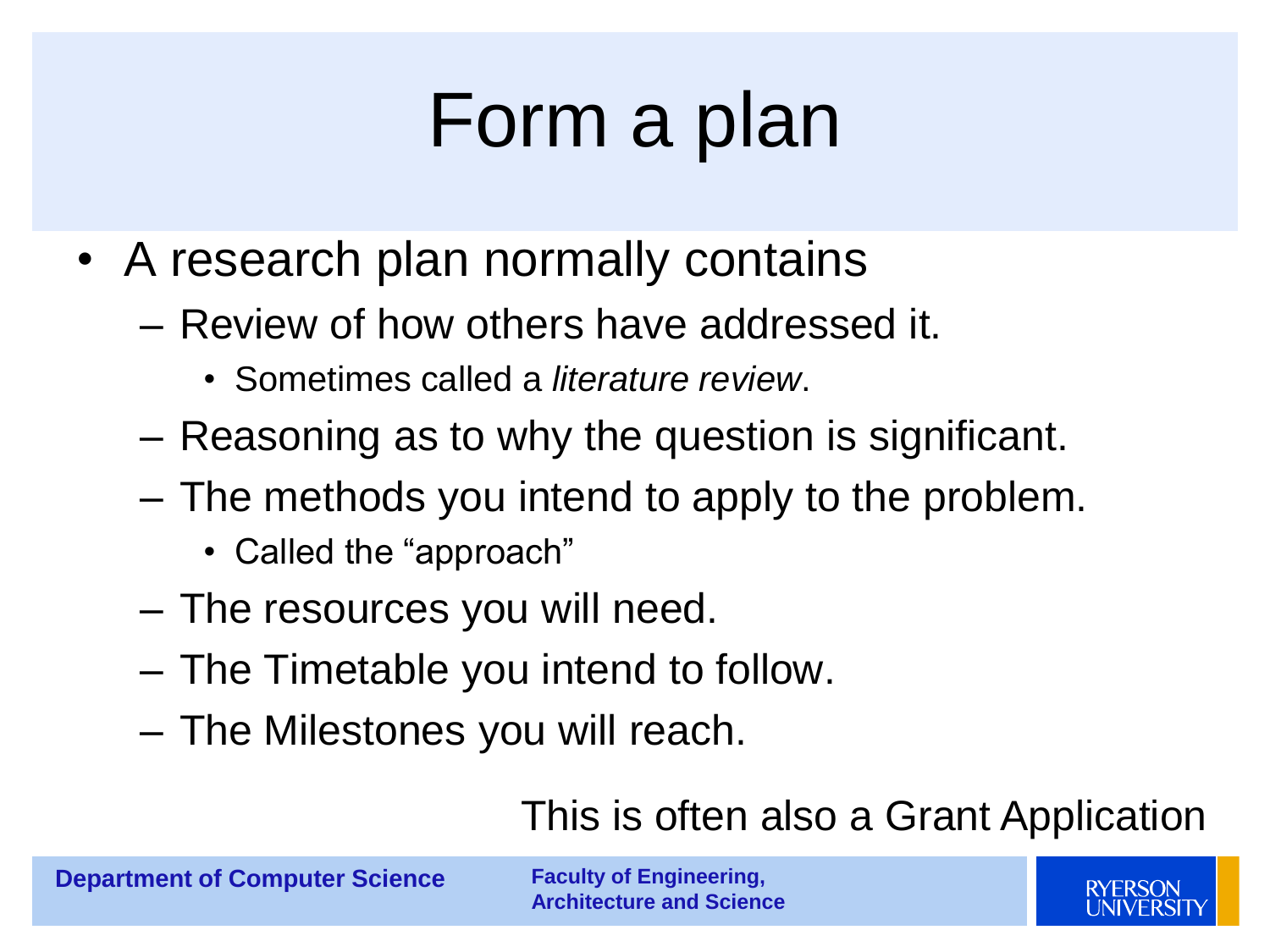# Formulate experiments and hypotheses

- Experiment
	- Set of actions to be performed and observations made
- Hypothesis
	- A statement as to what you think will happen in the experiment
	- The lucky/informed/brilliant/horrible guess
	- Turns into your thesis statement Science is not always this clean

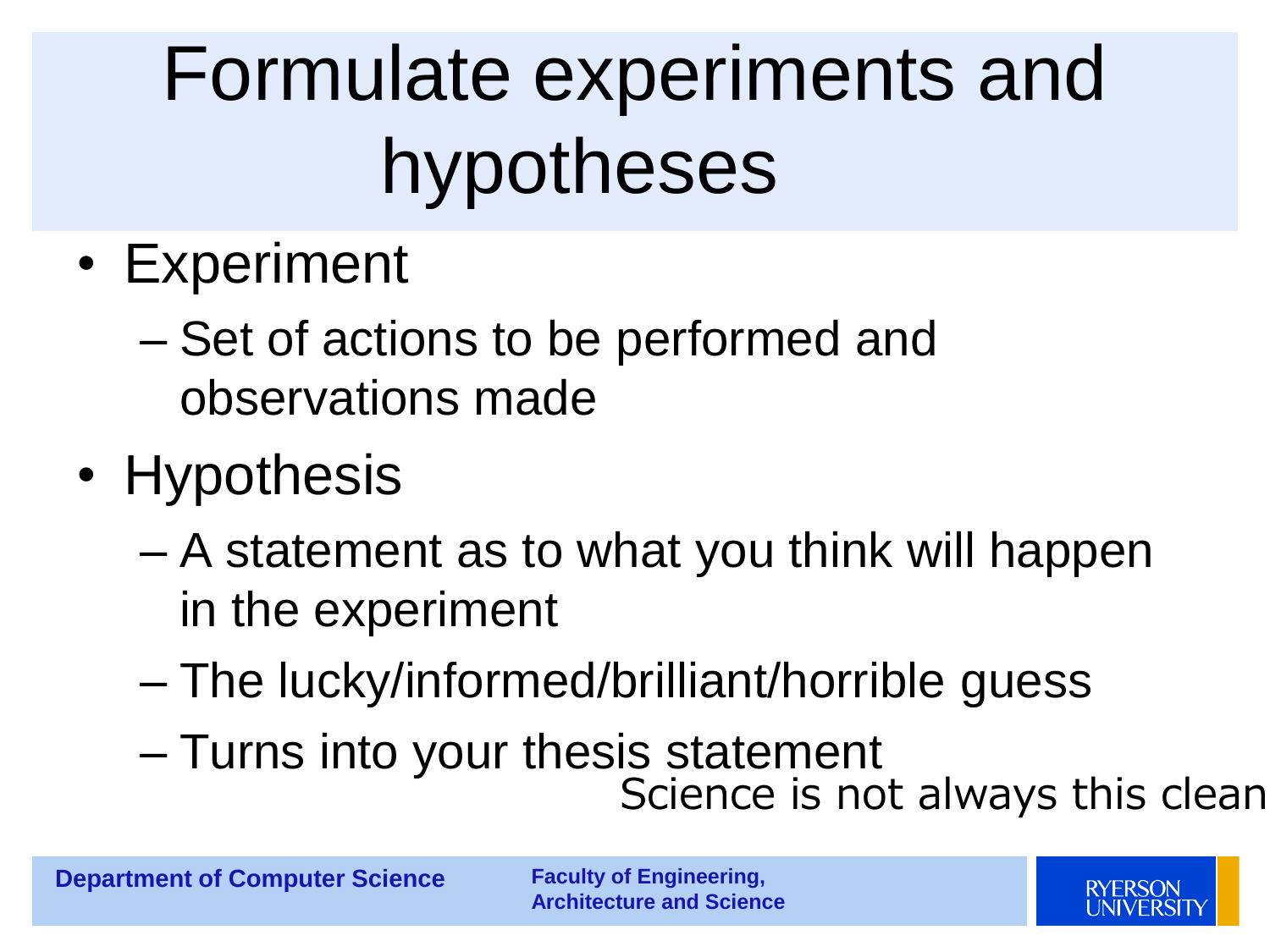#### Activities to Follow

- What are your assumptions
- Collect, record and interpret data
	- Sometimes a "black art"
		- What data do I need?
		- What does it mean?
- Avoid the temptation to "avoid interpretation"
- Remember
	- Research doesn't happen in straight lines
		- The chances of you being right are small for any given experiment/hypothesis pair.

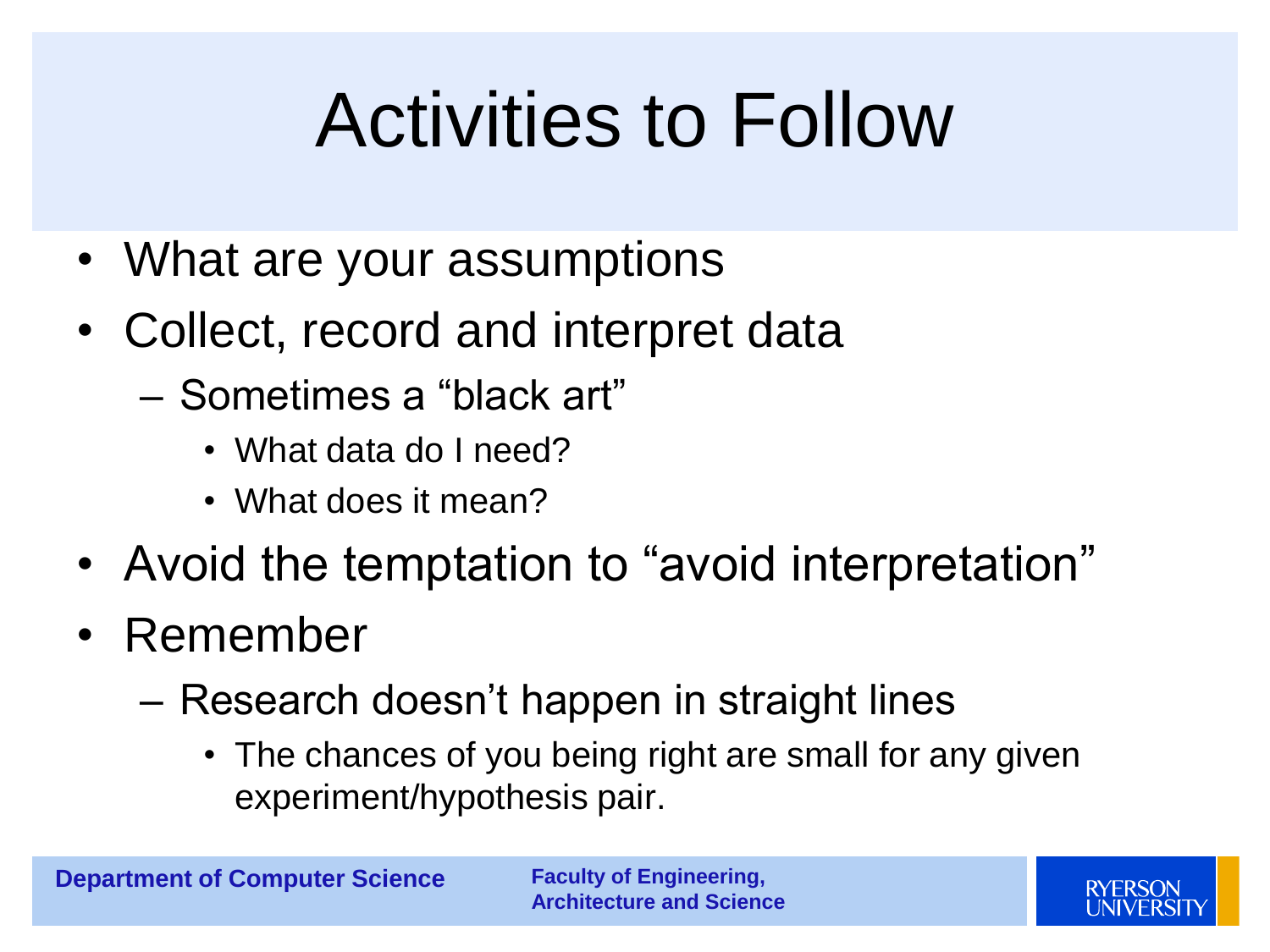#### The Thesis Statement

- States your position on a research question once you're working on the question
- This is what you "defend" in your defence
- Characteristics
	- Reference the research question,
	- Unambiguous indication of your view
- "your view" is developed from doing the research to answer the research question.

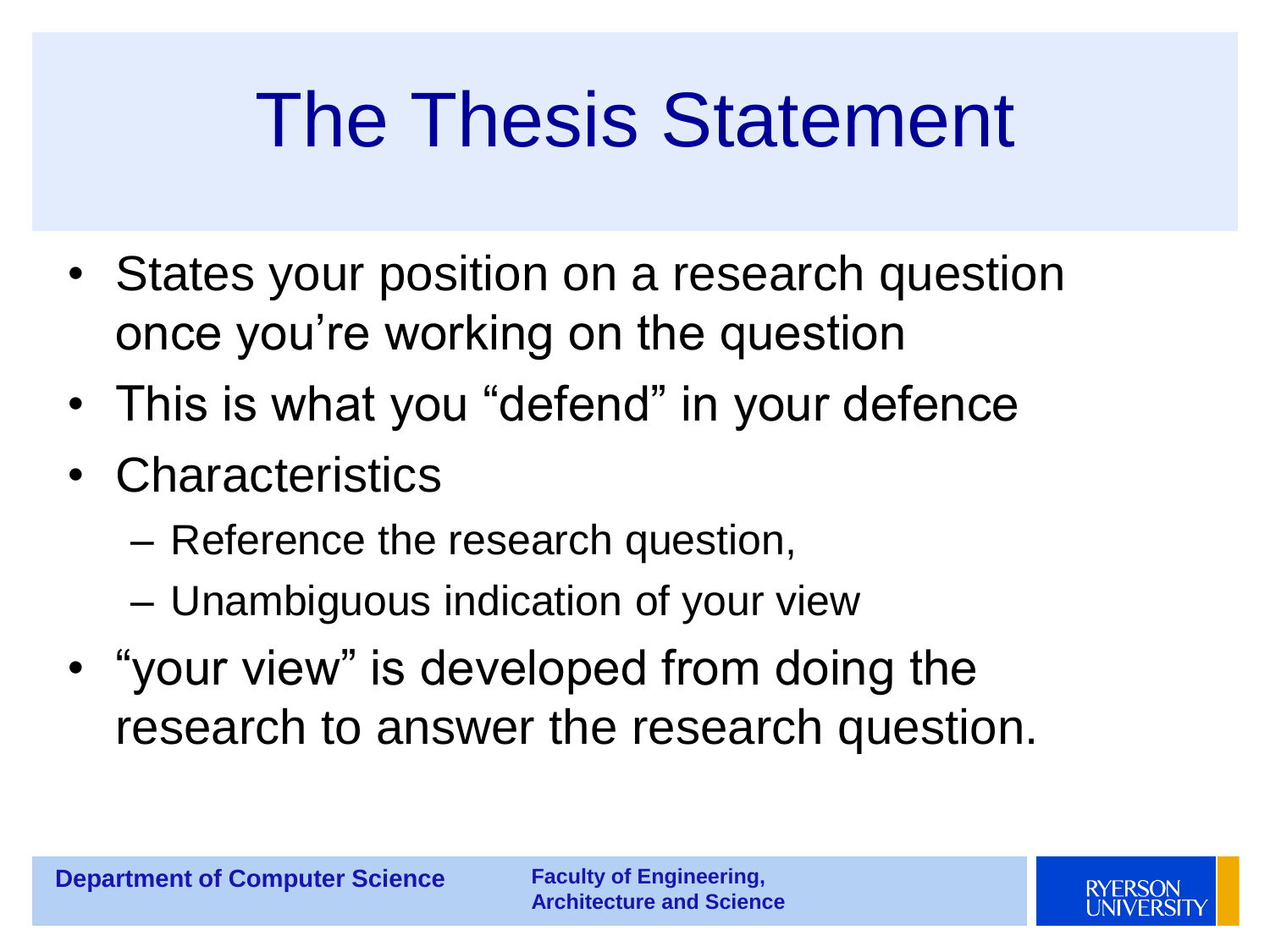#### **Contributions**

- Your research should produce something new—These are your contributions
- Your contributions flow from the answers to your research question and are (often) encapsulated in your thesis statement
- Contributions are put in the context of existing scientific literature (current practice)